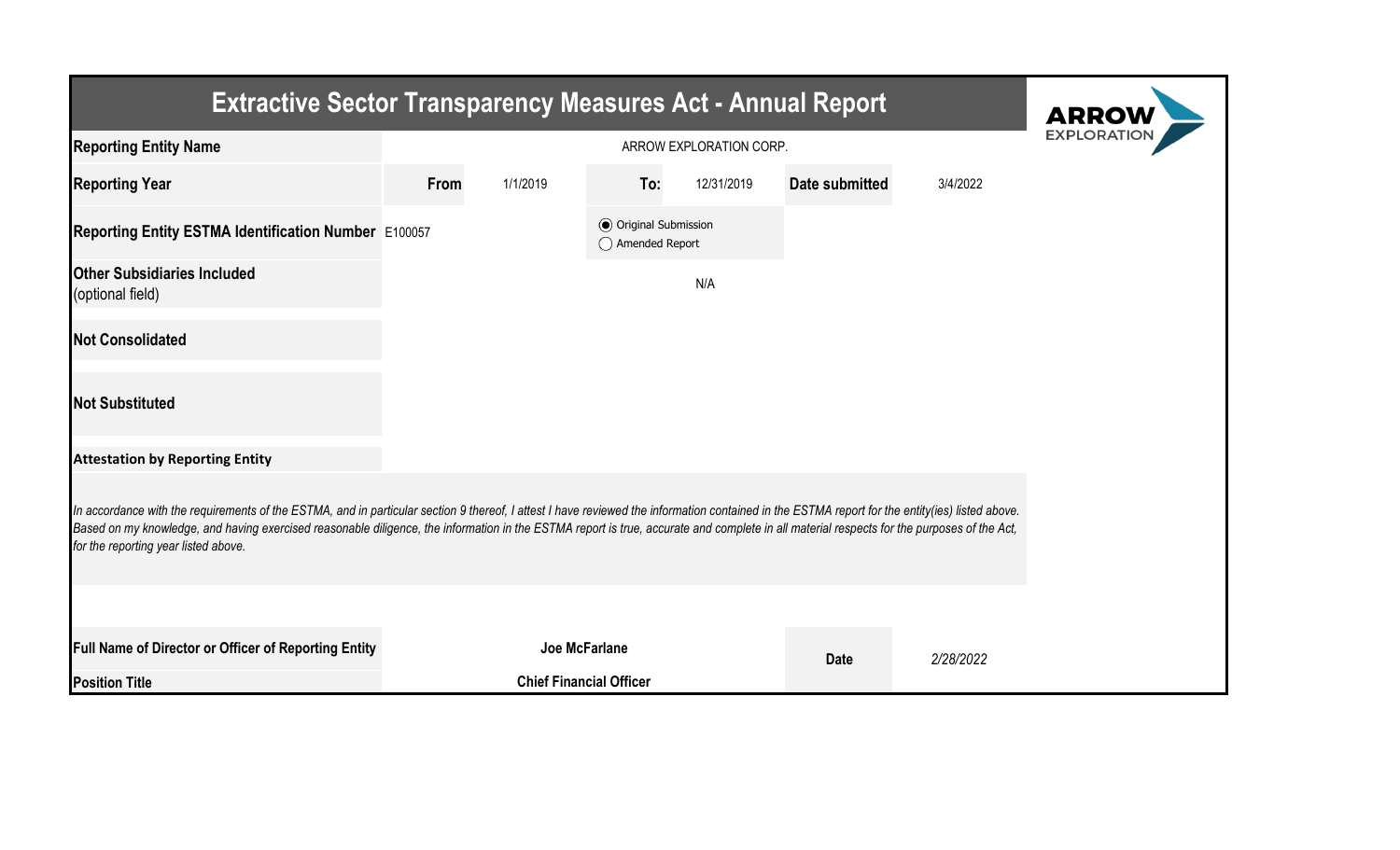| <b>Extractive Sector Transparency Measures Act - Annual Report</b> |                                                                                                                                                                                                                                                                                             |                                                                                 |                         |                  |         |                                |                |                  |                                               |                                      |                     |  |  |
|--------------------------------------------------------------------|---------------------------------------------------------------------------------------------------------------------------------------------------------------------------------------------------------------------------------------------------------------------------------------------|---------------------------------------------------------------------------------|-------------------------|------------------|---------|--------------------------------|----------------|------------------|-----------------------------------------------|--------------------------------------|---------------------|--|--|
| <b>Reporting Year</b>                                              | From:                                                                                                                                                                                                                                                                                       | 1/1/2019                                                                        | To:                     | 12/31/2019       |         |                                |                |                  |                                               |                                      |                     |  |  |
| <b>Reporting Entity Name</b>                                       |                                                                                                                                                                                                                                                                                             |                                                                                 | ARROW EXPLORATION CORP. |                  |         | Currency of the Report CAD     |                |                  |                                               |                                      |                     |  |  |
| <b>Reporting Entity ESTMA</b><br><b>Identification Number</b>      |                                                                                                                                                                                                                                                                                             |                                                                                 |                         |                  |         |                                |                |                  |                                               |                                      |                     |  |  |
| <b>Subsidiary Reporting Entities (if</b><br>necessary)             |                                                                                                                                                                                                                                                                                             |                                                                                 |                         |                  |         |                                |                |                  |                                               |                                      |                     |  |  |
|                                                                    | <b>Payments by Payee</b>                                                                                                                                                                                                                                                                    |                                                                                 |                         |                  |         |                                |                |                  |                                               |                                      |                     |  |  |
| Country                                                            | Payee Name <sup>1</sup>                                                                                                                                                                                                                                                                     | Departments, Agency, etc<br>within Payee that Received<br>Payments <sup>2</sup> | <b>Taxes</b>            | <b>Royalties</b> | Fees    | <b>Production Entitlements</b> | <b>Bonuses</b> | <b>Dividends</b> | Infrastructure<br><b>Improvement Payments</b> | <b>Total Amount paid to</b><br>Payee | Notes <sup>34</sup> |  |  |
| Colombia                                                           | National Government of<br>Colombia                                                                                                                                                                                                                                                          | National Environmental Fund<br>(FONAM)                                          |                         |                  | 369,000 |                                |                |                  |                                               | 369,000                              |                     |  |  |
| Colombia                                                           | National Government of<br>Colombia                                                                                                                                                                                                                                                          | National Hydrocarbons Agency<br>(ANH)                                           |                         | 2,164,000        |         |                                |                |                  |                                               | 2,164,000                            |                     |  |  |
| Colombia                                                           | National Government of<br>Colombia                                                                                                                                                                                                                                                          | Directorate of National Taxes and<br>Customs (DIAN)                             | 727,000                 |                  |         |                                |                |                  |                                               | 727,000                              |                     |  |  |
|                                                                    |                                                                                                                                                                                                                                                                                             |                                                                                 |                         |                  |         |                                |                |                  |                                               |                                      |                     |  |  |
|                                                                    |                                                                                                                                                                                                                                                                                             |                                                                                 |                         |                  |         |                                |                |                  |                                               |                                      |                     |  |  |
|                                                                    |                                                                                                                                                                                                                                                                                             |                                                                                 |                         |                  |         |                                |                |                  |                                               |                                      |                     |  |  |
|                                                                    |                                                                                                                                                                                                                                                                                             |                                                                                 |                         |                  |         |                                |                |                  |                                               |                                      |                     |  |  |
|                                                                    |                                                                                                                                                                                                                                                                                             |                                                                                 |                         |                  |         |                                |                |                  |                                               |                                      |                     |  |  |
|                                                                    |                                                                                                                                                                                                                                                                                             |                                                                                 |                         |                  |         |                                |                |                  |                                               |                                      |                     |  |  |
|                                                                    |                                                                                                                                                                                                                                                                                             |                                                                                 |                         |                  |         |                                |                |                  |                                               |                                      |                     |  |  |
|                                                                    |                                                                                                                                                                                                                                                                                             |                                                                                 |                         |                  |         |                                |                |                  |                                               |                                      |                     |  |  |
|                                                                    |                                                                                                                                                                                                                                                                                             |                                                                                 |                         |                  |         |                                |                |                  |                                               |                                      |                     |  |  |
|                                                                    |                                                                                                                                                                                                                                                                                             |                                                                                 |                         |                  |         |                                |                |                  |                                               |                                      |                     |  |  |
| <b>Additional Notes:</b>                                           | This report has been prepared in Canadian Dollars (CAD). All payments made to the National Government of Colombia were made in Colombian Pesos (COP) and were converted to CAD at the rate of COP 2,472.75 per CAD 1 using a w<br>Reported amounts have been rounded to the nearest \$1,000 |                                                                                 |                         |                  |         |                                |                |                  |                                               |                                      |                     |  |  |